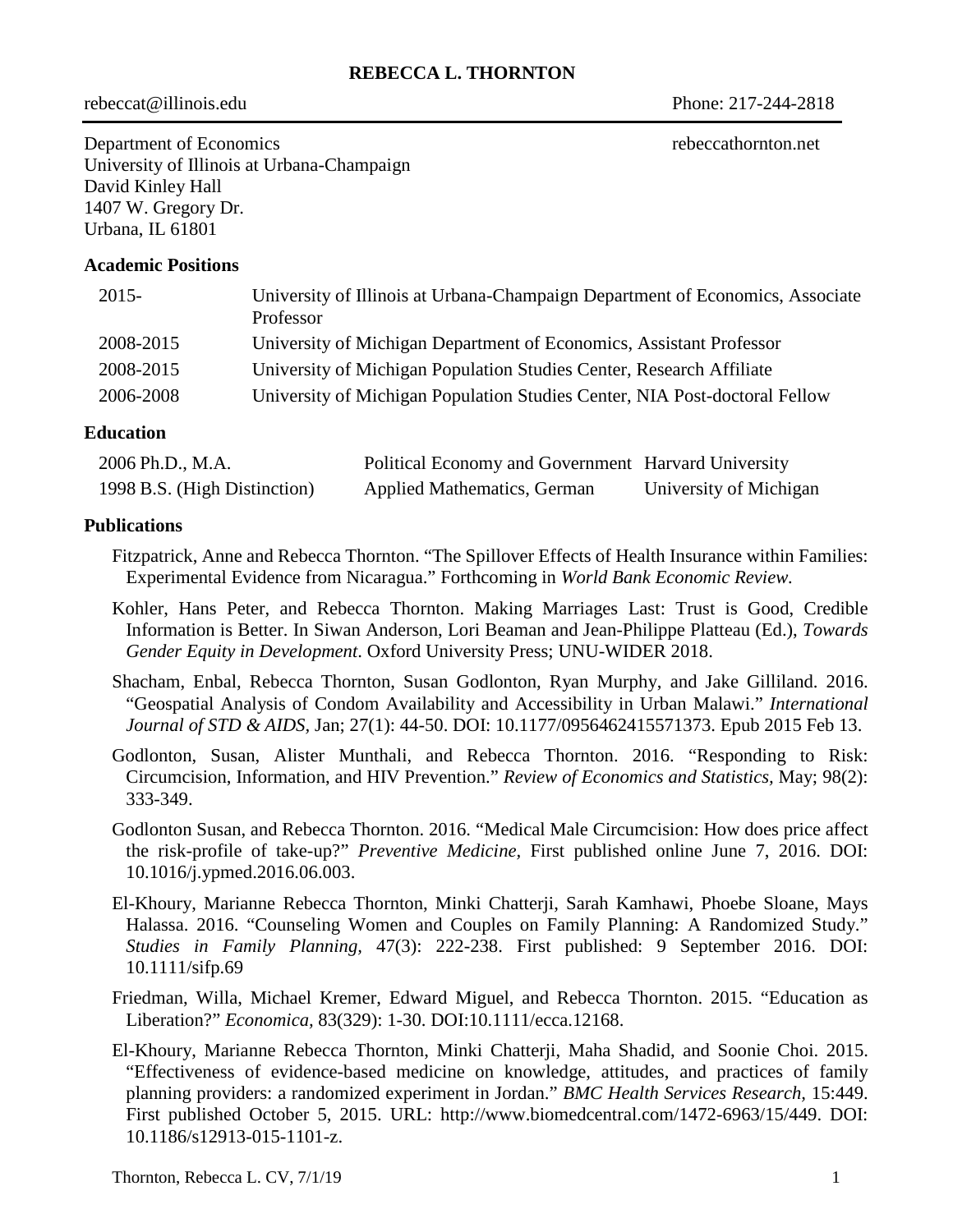- Maughan-Brown, Brendan, Susan Godlonton, Rebecca Thornton, and Atheendar S. Venkataramani. 2015. "What Do People Actually Take Away From Public Health Education Campaigns? Incorrect Inferences about Male Circumcision and Female HIV Infection Risk in a Cluster Randomized Trial in Malawi." *AIDS and Behavior,* Jul; 19(7): 1170-1177. First published online: August 26, 2014. DOI 10.1007/s10461-014-0882-0.
- Kohler, Hans-Peter; Watkins, Susan C.; Behrman, Jere R.; Anglewicz, Philip; Kohler, Iliana V.; Thornton, Rebecca L.; Mkandawire, James; Honde, Hastings; Hawara, Augustine; Chilima, Ben; Bandawe, Chiwoza and Mwapasa, Victor. 2014. "Cohort Profile: The Malawi Longitudinal Study of Families and Health (MLSFH)." *International Journal of Epidemiology,* First published online: March 16, 2014. DOI: 10.1093/ije/dyu049.
- Chinkhumba, Jobiba, Godlonton, Susan, and Rebecca Thornton. 2014. "Demand for Medical Male Circumcision." *American Economic Journal: Applied Economics,* 6(2): 152-77.
- Batzilis, Dimitrios, Taryn Dinkelman, Emily Oster, Rebecca Thornton and Deric Zanera. 2016. "New Cellular Networks in Malawi: Correlates of Service Rollout and Effects on Employment." in NBER Volume on African Economic Successes, (eds.) S. Edwards, S. Johnson, and D. Weil. University of Chicago Press.
- Shacham, Enbal, Susan Godlonton, and Rebecca Thornton. 2014. "Perceptions of Male Circumcision among Married Couples in Rural Malawi." *Journal of the International Association of Providers of AIDS Care,* Sept-Oct; 13(5): 443-449. First published online: October 25, 2013. DOI: 10.1177/2325957413508319.
- Kerwin, Jason, Rebecca Thornton, and Sallie M. Foley. 2013. "Prevalence of and Factors Associated with Oral Sex among Rural and Urban Malawian Men." *International Journal of Sexual Behavior,* 26(1): 66-77.
- Godlonton, Susan, and Rebecca Thornton. 2013. "Learning from Others' HIV Testing: Updating Beliefs and Responding to Risk." *American Economic Review Papers and Proceedings,* 103(3): 439-444.
- Oster, Emily and Rebecca Thornton. 2012. "Determinants of Technology Adoption: Peer Effects in Menstrual Cup Take-Up." *Journal of the European Economic Association*, 10(6): 1263-1293.
- Burns, Justine, Malcolm Keswell, and Rebecca Thornton. 2012. "Evaluating the Impact of Health Programmes on Productivity." *African Development Review,* 24(4): 302-315.
- Thornton, Rebecca. 2012. "HIV Testing, Subjective Beliefs and Economic Behavior." *Journal of Development Economics,* 99(2): 300–313.
- Kohler, Hans-Peter and Rebecca Thornton. 2012. "Conditional Cash Transfers and HIV/AIDS Prevention: Unconditionally Promising?" *World Bank Economic Review,* 26: 165-190.
- Godlonton, Susan and Rebecca Thornton. 2012. "Peer Effects in Learning HIV Results." *Journal of Development Economics,* 97(1): 118–129.
- Oster, Emily and Rebecca Thornton. 2011. "Menstruation, Sanitary Products and School Attendance: Evidence from a Randomized Evaluation." *American Economic Journal: Applied Economics,* 3(1): 91-100.
- Kerwin, Jason T., Sallie M. Foley, Rebecca L. Thornton, Paulin Basinga, and Jobiba Chinkhumba. 2011. "Missing Safer Sex Strategies in HIV Prevention: A Call for Further Research." *African Population Studies Journal,* 25(2):267-285.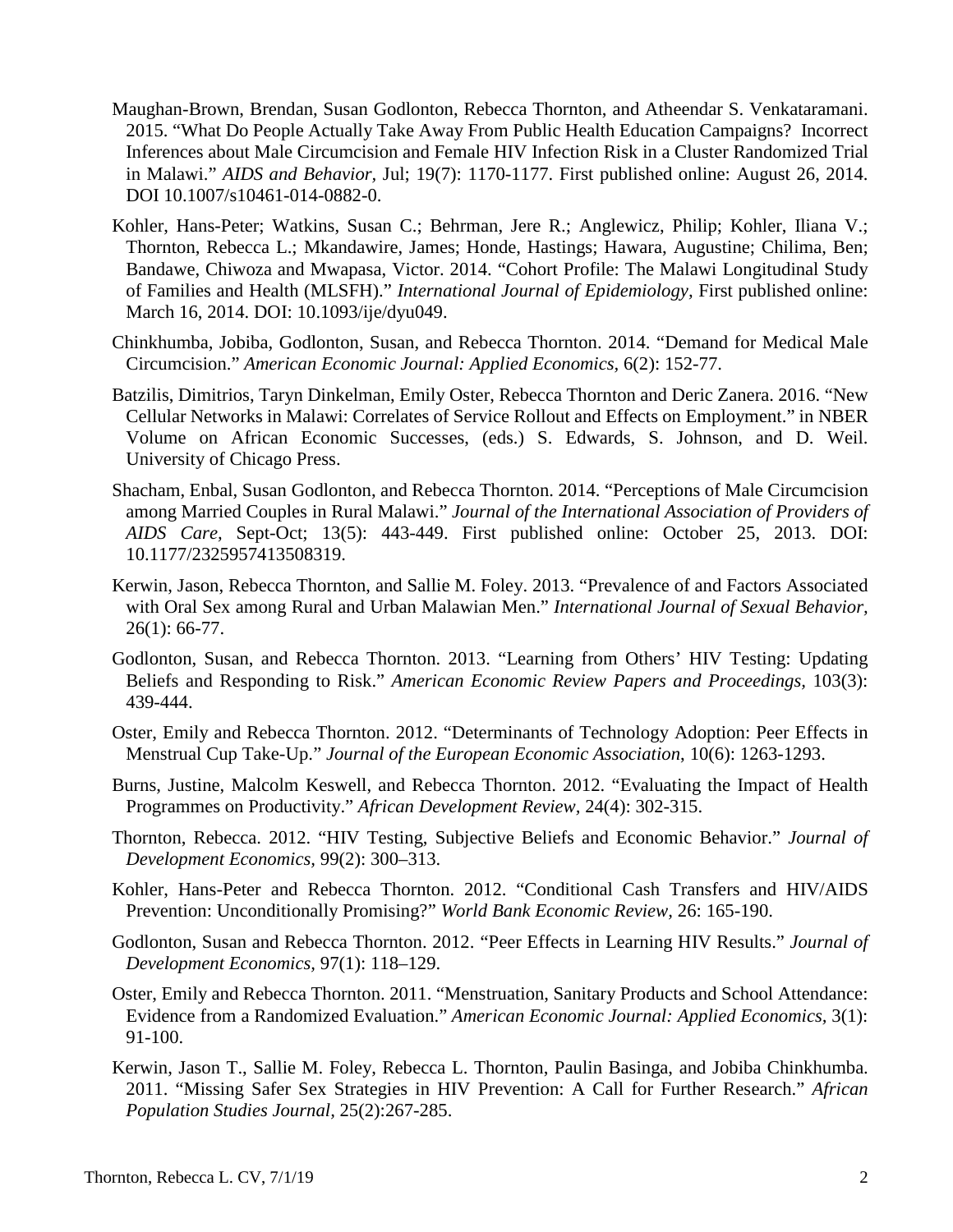- Thornton, Rebecca, Laurel Hatt, Erica Field, Mursaleena Islam, Freddy Solís, and Martha Azuzena González Moncada. 2010. "Social Security Health Insurance for the Informal Sector in Nicaragua: A Randomized Evaluation." *Health Economics,* 19(S1): 181–206.
- Kremer, Michael, Edward Miguel, and Rebecca Thornton. 2009. "Incentives to Learn." *Review of Economics and Statistics,* 91 (3):437-456.
- Obare, Francis, Peter Fleming, Philip Anglewicz, Rebecca Thornton, Francis Martinson, Agatha Kapatuka, Michelle Poulin, Susan Watkins, Hans-Peter Kohler. 2009. "Acceptance of Repeat Population-Based Voluntary Counseling and Testing for HIV in Rural Malawi." *Sexually Transmitted Infections,* 85: 139-144.
- Angotti N, Bula A, Gaydosh L, Kimchi E, Thornton R, and Yeatman S. 2009. "Increasing the Acceptability of HIV Counseling and Testing with Three C's: Convenience, Confidentiality and Credibility." *Social Science & Medicine,* 68(12): 2263-2270.
- Thornton, Rebecca. 2008. "The Demand for, and Impact of, Learning HIV Status." *American Economic Review,* 98(5): 1829–1863.
- Jensen, Robert and Rebecca Thornton. 2003. "The Consequences of Early Marriage in the Developing World." *Oxfam Journal of Gender and Development,* 11(2): 9-19.

## **Working Papers – Submitted**

- What Can we Learn from School-based Evaluations when Outcomes are Conditional on Participation?, with Clara Delavallade and Alan Griffith. *Revisions Requested at World Bank Economic Review*.
- Making the Grade: The Sensitivity of Education Program Effectiveness to Input Choices and Outcome Measures, with Jason Kerwin. *Revisions Requested and The Review of Economics and Statistics*

## **Working Papers**

- Are Rural Road Investments Alone Sufficient to Generate Transport Flows? Lessons from a Randomized Experiment in Rural Malawi and Policy Implications, with Gaël Raballand, Dean Yang, Jessica Goldberg, Niall Keleher, and Annika Mueller. World Bank Policy Research Working Paper Series, Number 5535, 2011.
- Boys lagging behind: Unpacking Gender Differences in Academic Achievement across East Africa, with Julie Buhl-Wiggers and Sam Jones
- Contemplating Circumcision: The Influence of Social Networks on Decision-Making, with Rachael Pierotti.
- Distributional Impacts of Increasing Teaching Literacy in Uganda, with Julie Buhl-Wiggers, Jason T. Kerwin, Juan Munoz Morales, and Jeffrey A. Smith.
- How do Women Learn they Are Pregnant? The Introduction of Clinics and Pregnancy Uncertainty in Nepal, with Isabel Musse.
- Network Partitioning and Social Exclusion under Different Selection Regimes, with Clara Delavallade and Alan Griffith.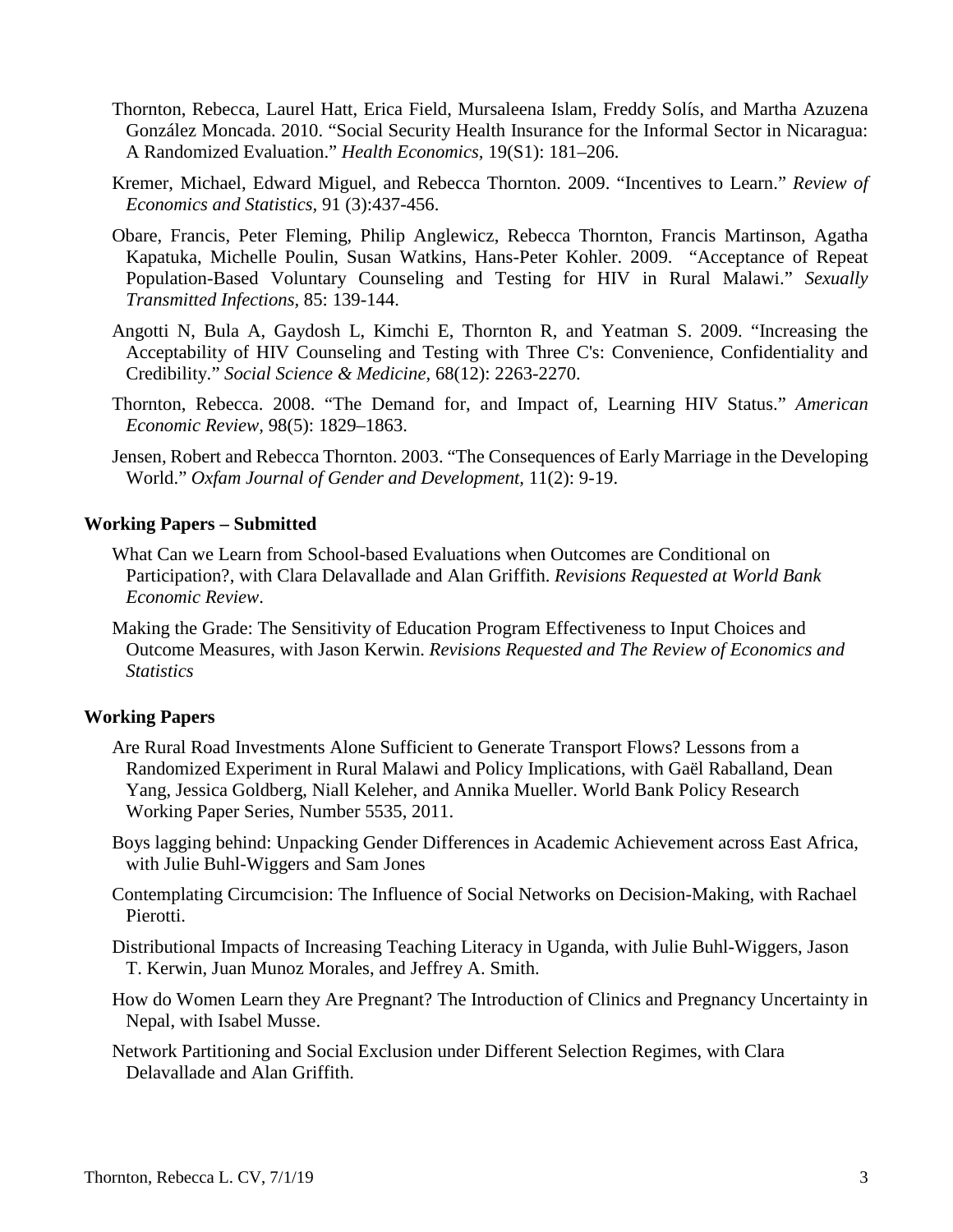Teacher Effectiveness in Africa: Longitudinal and Causal Estimates, with Julie Buhl-Wiggers, Jason T. Kerwin, and Jeffrey A. Smith.

### **Work in Progress**

- The Affordable Care Act, Breastfeeding, and Women's Labor Force Participation, with Mark Borgschulte.
- Local Language Instruction: Experimental Evidence on Literacy and Numeracy from Primary Schools in Uganda, with Jason Kerwin.
- Migration and Family Planning Response in Nepal, with Akito Kamei and Isabel Musse.
- Program Scale-Up and Sustainability, with Julie Buhl-Wiggers, Jason T. Kerwin, and Jeffrey A. Smith.
- Pregnancy Tests and Family Planning Take-up, with Maureen Babine, Akito Kamei, and Ryoko Sato.

Nudging Women into Economics: Experimental Evidence, with Daniel Halim and Elizabeth Powers.

Transitions to Parenthood: Changes in Spending, Behavior, and Expectations

#### **Reports and Reviews**

- Scaling up Male Circumcision Service Provision: Results from a Randomized Evaluation in Malawi, with Susan Godlonton, Jobiba Chinkhumba, and Rachael Pierotti. 3ie Impact Evaluation Report 13. New Delhi: International Initiative for Impact Evaluation (3ie), 2014.
- Risks across Borders: A Study of the Potential of Micro-insurance Products to Help Migrants Cope with Cross Border Risks, with Barbara Magnoni, Annette Lovoi, and Julia Brown. Multilateral Investment Fund, Inter‐American Development Bank Group, 2010.
- Micro-insurance Utilization in Nicaragua: A Report on Retention, Effects on Children, and Health Claims, with Anne Fitzpatrick and Barbara Magnoni. Report to the International Labour Organization, 2010.
- Price Sensitivity and Impacts of Formal Transportation in Rural Africa: Evidence from a Randomized Field Experiment in Malawi, with Jessica Goldberg, Niall Keleher, Annika Muller, and Dean Yang. Report to the World Bank, 2010.
- Book Review: Global Lessons from the AIDS Pandemic: Economic, Financial, Legal and Political Implications. Bradly J. Condon and Tapen Sinha. *Journal of Economic Literature*, 47(4): 1126– 1160, 2009.
- Extending Social Insurance to Informal Sector Workers in Nicaragua via Microfinance Institutions: Results from a Randomized Evaluation, with Laurel Hatt, Barbara Magnoni, and Mursaleena Islam. USAID/PSP-one Report, 2009.
- Extending Health Insurance to Informal Sector Workers in Nicaragua, with Laurel Hatt, Barbara Magnoni, and Mursaleena Islam. USAID/PSP-one Policy Brief, 2009.
- Hand Out or Hand Up: Microfinance, Remittances and Entrepreneurship in Nicaragua, with Barbara Magnoni and Benjamin, Matranga. EA Consultants Technical Brief 0011107, 2007.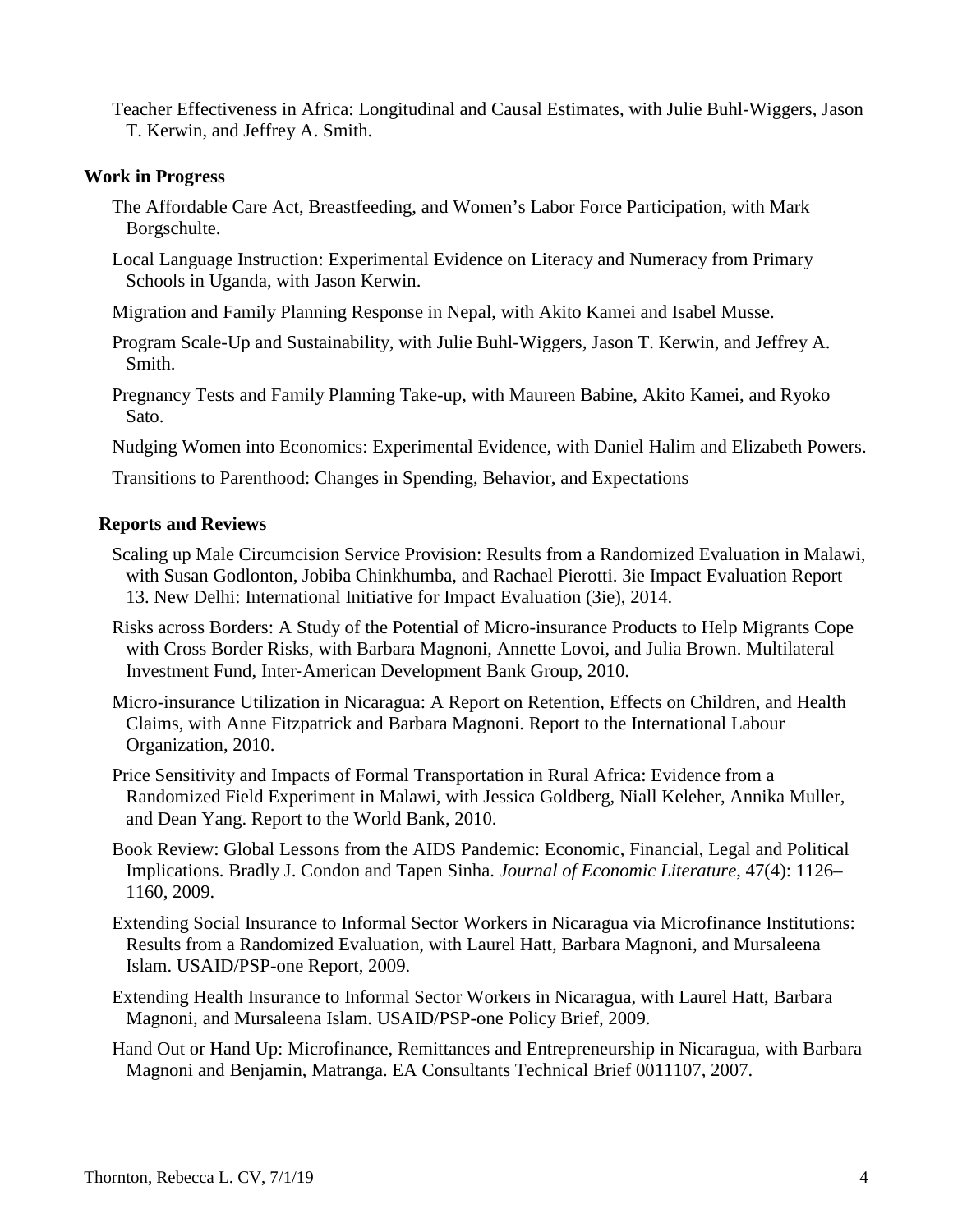Incentives to Learn: Merit Scholarships that Pay Kids to Do Well, with Edward Miguel and Michael Kremer. Education Next. Spring, 2005.

# **External Grants**

| 2019-<br>2021    | J-Pal Post Primary Initiative - \$49,892 (Co-I, with Richard Akresh)<br>Understanding School-Based Violence Networks in Ghana - Revisions Requested                                                                                                                           |
|------------------|-------------------------------------------------------------------------------------------------------------------------------------------------------------------------------------------------------------------------------------------------------------------------------|
| 2019-<br>2021    | Russell Sage Foundation - \$115,200 (Co-I, with Mark Borgschulte)<br>Labor Market Effects of ACA Breastfeeding Provisions                                                                                                                                                     |
| 2019-<br>2021    | J-Pal Post Primary Initiative - \$148,647 (Co-I, with Victoria Brown and Jason Kerwin)<br>Solid Foundations and the Transition to Post-Primary School                                                                                                                         |
| 2017             | J-PAL Africa Incubation Fund - 188,606 Rand<br>Pregnancy Tests in South Africa (Co-I, with Deborah Constant)                                                                                                                                                                  |
| 2016-<br>2019    | Bill and Melinda Gates Foundation, Global Grand Challenges - \$100,000<br>Access to Pregnancy Tests in Uganda (co-PI, with Alison Comfort)                                                                                                                                    |
| $2015 -$<br>2020 | Economic and Social Research Council - £989,202<br>The Literacy Laboratory Project (PI, with Mango Tree Educational Enterprises)                                                                                                                                              |
| 2014             | International Growth Centre (London School of Economics) - £50,000<br>The Literacy Laboratory Project (PI, with Mango Tree Educational Enterprises)                                                                                                                           |
|                  | Economic & Social Research Council - \$882,017<br>Labor Outmigration, Agricultural Productivity and Food Security (Co-I, with Dirgha<br>Ghimire, William Axinn, and Prem Bhandari)                                                                                            |
| 2012             | Abdul Latif Jameel Poverty Action Lab Africa Youth Initiative Pilot Funding - \$10,000<br>Cash Grants and Young Men in South Africa (Co-PI, with Susan Godlonton, David Lam,<br>and Brendan Maughan-Brown)                                                                    |
| 2010             | International Initiative for Impact Evaluation (3ie) - \$320,000<br>Scaling up Male Circumcision Service Provision (PI, with Jobiba Chinkhumba, Brendan<br>Hayes, and Susan Godlonton)                                                                                        |
| 2009             | The World Bank - \$50,000<br>Rural Transport in Malawi (Co-PI, with Gaël Raballand and Dean Yang)                                                                                                                                                                             |
|                  | International Labour Organization - \$40,000<br>Micro-insurance Utilization in Nicaragua: The Demand for and Effects of Insurance<br>Enrollment among Informal Sector Workers (PI, with Anne Fitzpatrick and Barbara<br>Magnoni)                                              |
| 2008             | National Bureau of Economic Research Africa Initiative – \$75,000<br>Leapfrogging the Neighbors: The Penetration and Socioeconomic Effects of Information<br>Communications Technologies in Landlocked Malawi (Co-PI, with Taryn Dinkelman,<br>Emily Oster, and Deric Zanera) |
| 2007             | Global Development Network - \$250,000<br>Randomized Evaluation of a Program Extending Social Security Health Insurance to the<br>Informal Sector via MFIs in Nicaragua (Co-PI, with Barbara Magnoni, Erica Field, and<br>Martha González)                                    |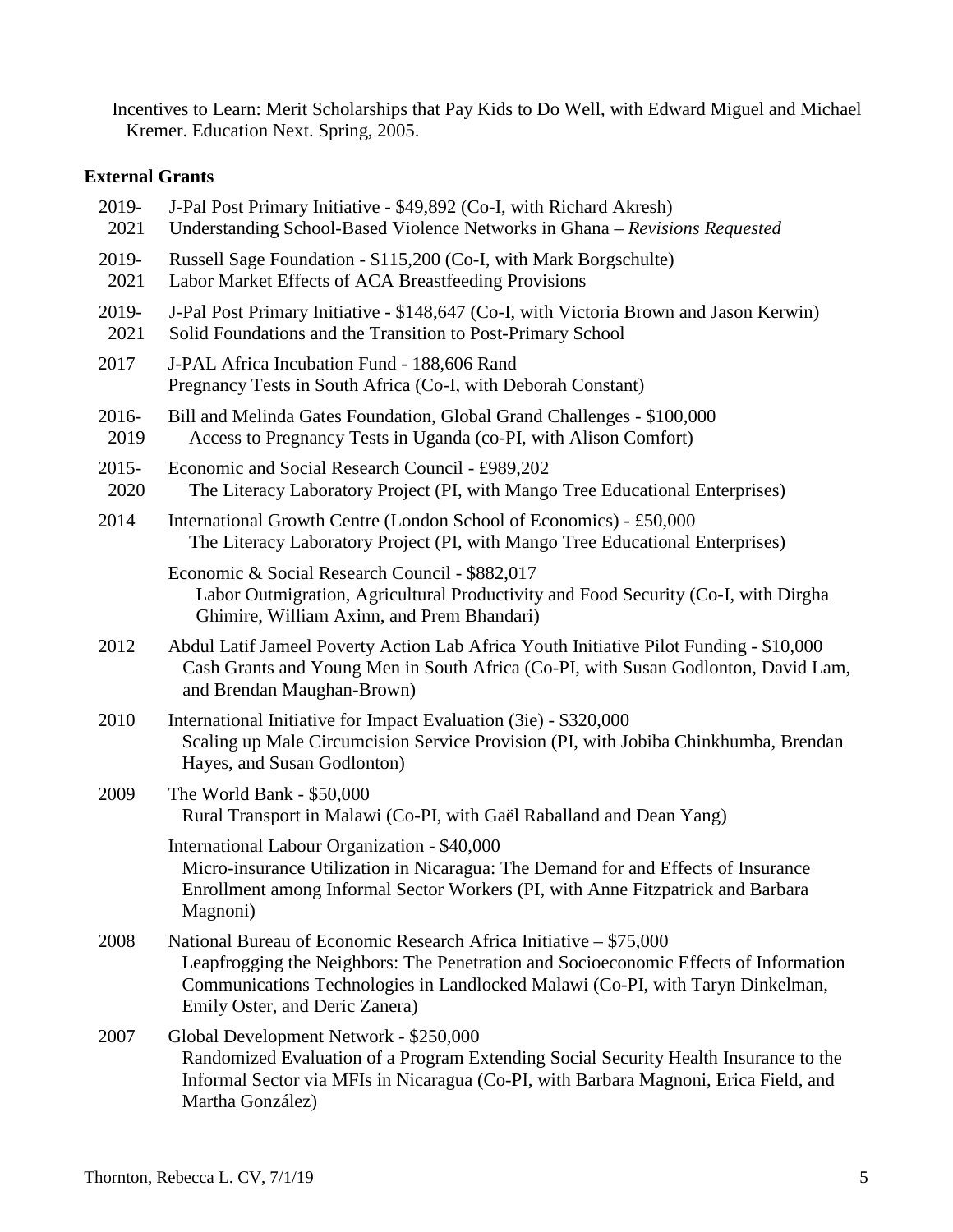| 2006 | Center for Health and Social Sciences Grant, University of Chicago - \$12,500<br>Menstruation and Education in Nepal (Co-PI, with Emily Oster)                                                       |
|------|------------------------------------------------------------------------------------------------------------------------------------------------------------------------------------------------------|
| 2005 | National Bureau of Economic Research<br>National Institutes of Health Fellowship in Aging                                                                                                            |
|      | <b>Internal Grants</b> (University of Michigan)                                                                                                                                                      |
| 2014 | Horace H. Rackham School of Graduate Studies Spring/Summer Research Grant                                                                                                                            |
|      | Elizabeth Caroline Crosby Faculty Grant                                                                                                                                                              |
|      | <b>MITRE Undergraduate Research Experience</b><br>Gender Inequities in School Performance and School Completion                                                                                      |
| 2013 | <b>MITRE Faculty Research and Professional Development Program</b><br>Resolution of Uncertainty through Testing: Pregnancy Tests and Adolescent Reproductive<br>Health (Co-PI, with Susan Godlonton) |
| 2012 | The Office of the Vice President for Research Faculty Grants and Awards Program<br>Family Dynamics and Family Planning in Jordan                                                                     |
|      | Population Studies Center Ronald and Deborah Freedman Fund<br><b>Impact of Cash Grants among South African Youth</b>                                                                                 |
|      | <b>International Policy Center Small Research Grant</b><br>Family Dynamics and Family Planning in Jordan                                                                                             |
|      | <b>International Policy Center Small Research Grant</b><br>Job Search among Youth in South Africa                                                                                                    |
|      | Institute for Research on Women and Gender Faculty Research Grant<br>South African Women in the Workforce                                                                                            |
| 2011 | <b>Center for Global Health</b><br>Research on Health in Developing Countries                                                                                                                        |
| 2010 | African Social Research Initiative Seed Grant<br><b>Sugar Daddies and Empowered Women</b>                                                                                                            |
|      | Horace H. Rackham School of Graduate Studies Spring/Summer Research Grant<br>Scaling up Male Circumcision Service Provision                                                                          |
|      | Riecker Undergraduate Research Fund, Center for the Education of Women<br>A Gender Perspective on Attitudes towards Male Circumcision in Rural Malawi                                                |
|      | <b>Population Studies Center Small Grant</b><br><b>Unconventional Safer Sex Strategies</b>                                                                                                           |
| 2009 | Institute for Research on Women and Gender Faculty Research Grant<br>Circumcision, Information, and HIV Prevention                                                                                   |
|      | The Office of the Vice President for Research Small Scale Grant<br>Circumcision, Information, and HIV Prevention                                                                                     |
|      | Horace H. Rackham School of Graduate Studies Faculty Research Grant<br>Circumcision, Information, and HIV Prevention                                                                                 |
| 2007 | <b>Population Studies Center Small Grant Ford Funds</b>                                                                                                                                              |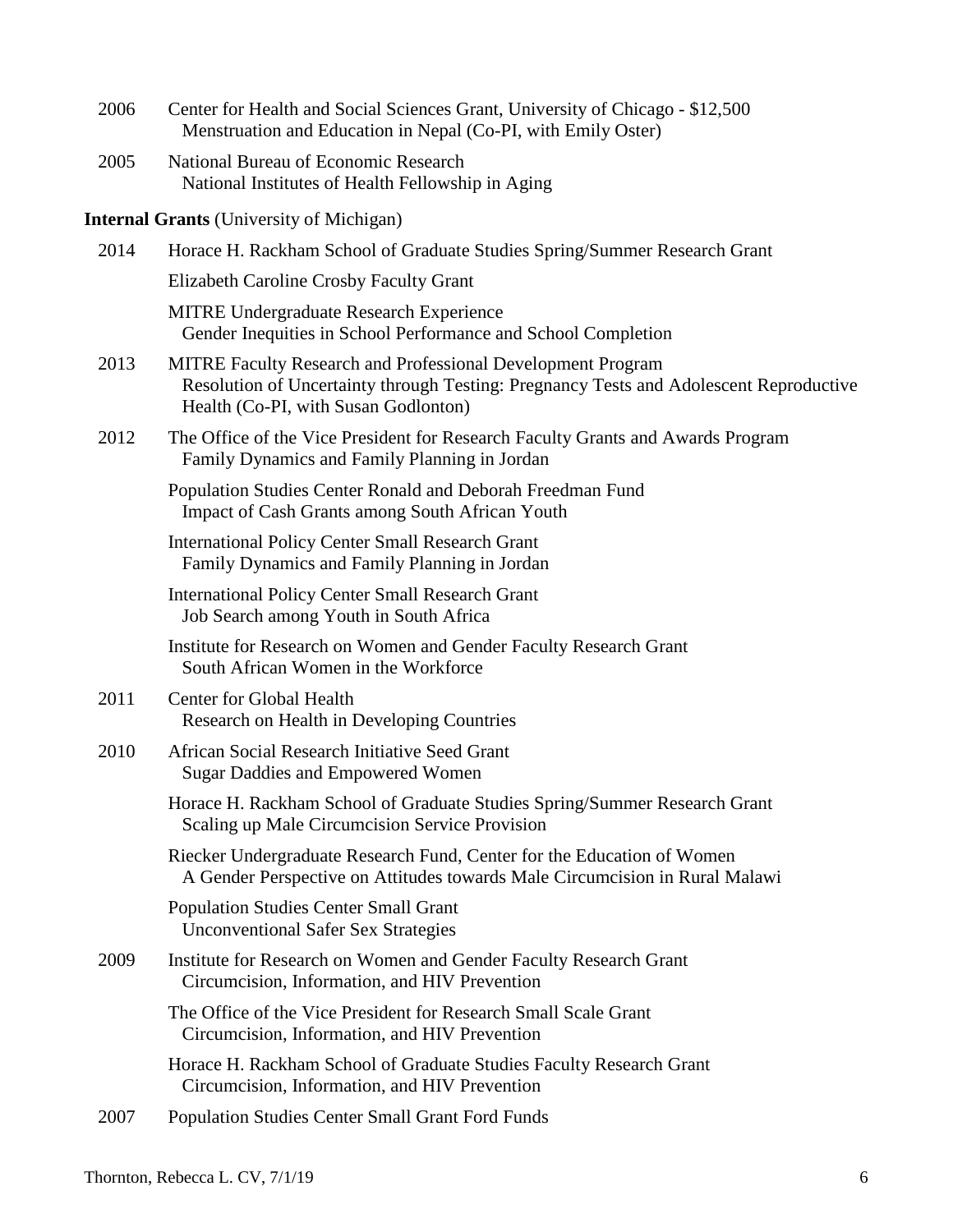|               | Isolation, AIDS, and the Elderly: Data Collection and a Field Intervention in Malawi (Co-<br>PI, with Dean Yang)                                                               |
|---------------|--------------------------------------------------------------------------------------------------------------------------------------------------------------------------------|
|               | Population Studies Center Small Grant Mueller and Freedman Funds<br>Menstruation and Education in Nepal (Co-PI, with Emily Oster)                                              |
|               | Center for Demography of Aging Pilot Grant<br>Subjective Life-Expectancy, Beliefs about HIV Transmission and Long-term Planning                                                |
|               | <b>Internal Grants (Harvard University)</b>                                                                                                                                    |
| 2005          | Women in Public Policy Grant<br>Menstruation and Education in Nepal (Co-PI, with Emily Oster)                                                                                  |
|               | Warburg Foundation Economics of Culture Research Grant<br>Menstruation and Education in Nepal (Co-PI, with Emily Oster)                                                        |
|               | Center for International Development Research Grant<br>Menstruation and Education in Nepal (Co-PI, with Emily Oster)                                                           |
|               | Warburg Foundation Economics of Poverty Research Grant<br><b>HIV Testing in Malawi</b>                                                                                         |
| 2004          | Center for International Development Research Grant<br><b>HIV Testing in Malawi</b>                                                                                            |
| 2003          | Mortimer Spiegelman Fellow in Demography and Population Studies                                                                                                                |
| <b>Awards</b> |                                                                                                                                                                                |
| 2018          | Excellence in Refereeing Award, World Bank Economic Review                                                                                                                     |
| 2014          | University of Michigan, Department of Economics<br>Golden Widget Award for Best Faculty Advisor                                                                                |
| 2013          | Michigan Institute for Clinical and Health Research<br>Distinguished Mentoring Award                                                                                           |
| 2011          | United States Agency for International Development<br>Award for Evaluation of Excellence Micro-insurance Utilization in Nicaragua                                              |
| 2009          | University of Michigan, Department of Economics<br>Golden Widget Award for Best Faculty Advisor                                                                                |
|               | <b>Research Presentations</b>                                                                                                                                                  |
| 2020          | <b>Boston College (Planned)</b>                                                                                                                                                |
| 2019          | William and Mary (Planned)<br>University of Abu Dhabi (Planned)<br>Monash University (Planned)<br><b>Williams College</b><br>University of Copenhagen<br>Georgetown University |
| 2018          | New York University Steinhardt<br>Northeastern University                                                                                                                      |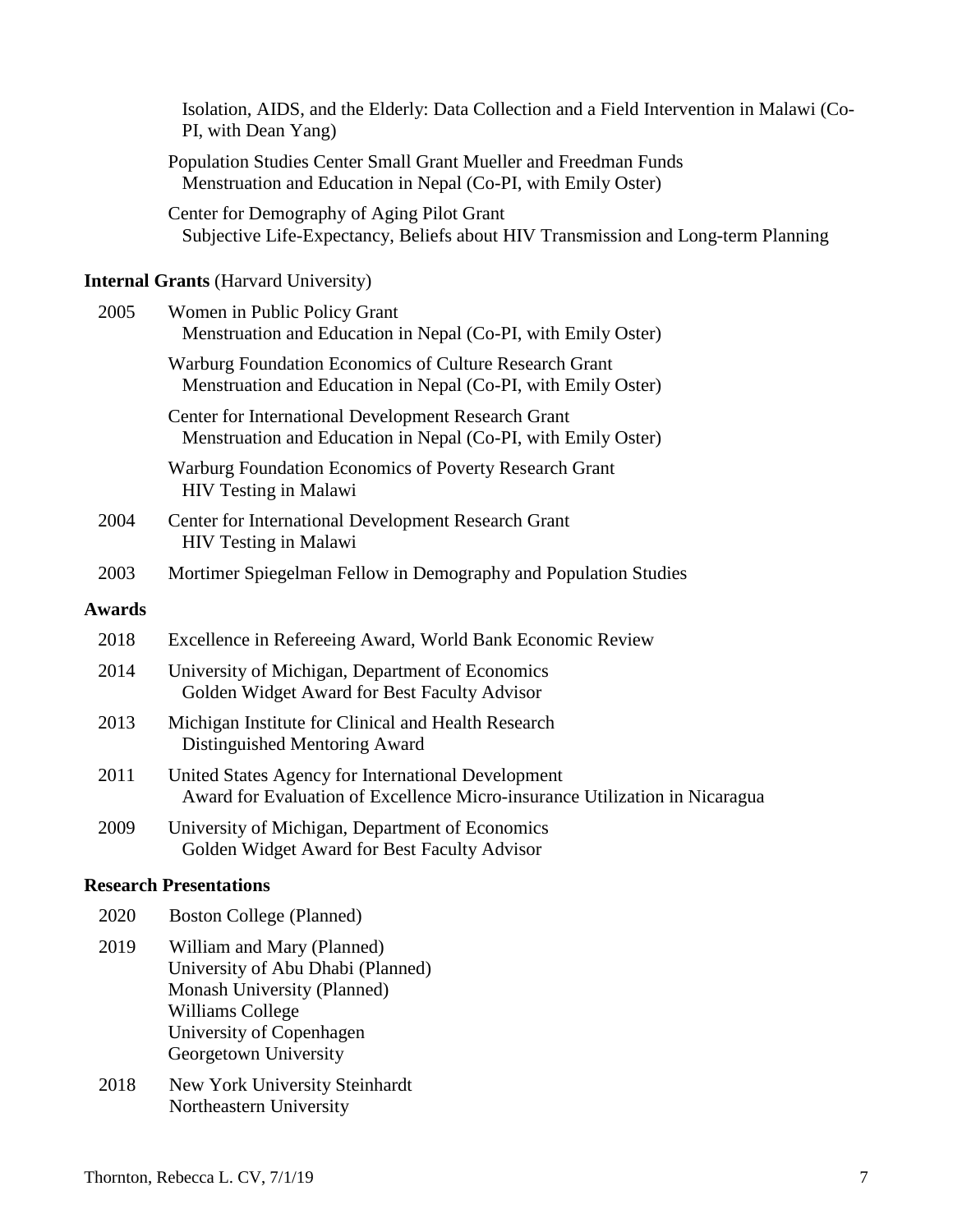|      | <b>International Food Research Policy Institute</b><br><b>FHI360</b><br>Comparative International Education Society annual meetings, Mexico City<br>University of Tennessee                                                                                                                                                                                                                                                                                                                                                                                        |
|------|--------------------------------------------------------------------------------------------------------------------------------------------------------------------------------------------------------------------------------------------------------------------------------------------------------------------------------------------------------------------------------------------------------------------------------------------------------------------------------------------------------------------------------------------------------------------|
| 2017 | University of Tennessee<br>University of Northern Illinois, Department of Economics<br>University of Toronto<br>University of Namur and UNU-WIDER Towards Gender Equity in Development Workshop<br>Labor Outmigration, Agricultural Productivity and Food Security, University of Michigan                                                                                                                                                                                                                                                                         |
| 2016 | WGGP and Center for African Studies, University of Illinois at Urbana-Champaign<br><b>RAND</b> Corporation<br>George Washington University Conference on the Economics and Political Economy of<br>Africa<br>Wilfrid Laurier University (Department of Economics)<br>Centre for the Study of African Economies: "Economic Development in Africa"<br>ESRC-DFID Joint Fund Poverty Conference: "Lessons from a Decade's Research on<br>Poverty: Innovation, Engagement and Impact"<br>Comparative and International Education Society Annual Meeting, Vancouver (x3) |
| 2015 | University of Vermont, Vermont Center on Behavior and Health "Behavior Change, Health<br>and Health Disparities"<br>University of Illinois at Urbana-Champaign, ACES<br>University of Minnesota (Department of Applied Economics)                                                                                                                                                                                                                                                                                                                                  |
| 2014 | Population Association of America (Boston)<br>University of Paris, Dauphine<br>Johns Hopkins University (Department of Economics)<br>University of Missouri (Department of Economics)<br><b>Cornell University (Policy Analysis and Management)</b><br><b>Harvard Medical School</b>                                                                                                                                                                                                                                                                               |
|      | University of California, Riverside (Department of Economics)<br>McGill University (Social Statistics and Population Seminar)                                                                                                                                                                                                                                                                                                                                                                                                                                      |
| 2013 | <b>International Food Policy Research Institute</b><br>American Economic Association Annual Meeting, San Diego<br>Western Michigan University (Department of Economics)<br>Bill and Melinda Gates Foundation: Generating Demand for Voluntary Medical Male<br>Circumcision, Lusaka, Zambia<br>University of Illinois Champaign Urbana (Department of Economics)                                                                                                                                                                                                    |
| 2012 | Global projects seminar, University of Michigan Medical School<br><b>Baylor University (Department of Economics)</b><br>Southern Methodist University (Department of Economics)<br>Marie Stopes International, Cape Town, South Africa<br>The Southern Africa Labour and Development Research Unit, University of Cape Town,<br>South Africa<br>Grassroots Soccer, Cape Town, South Africa<br>University of Maryland (Population Research Center)                                                                                                                  |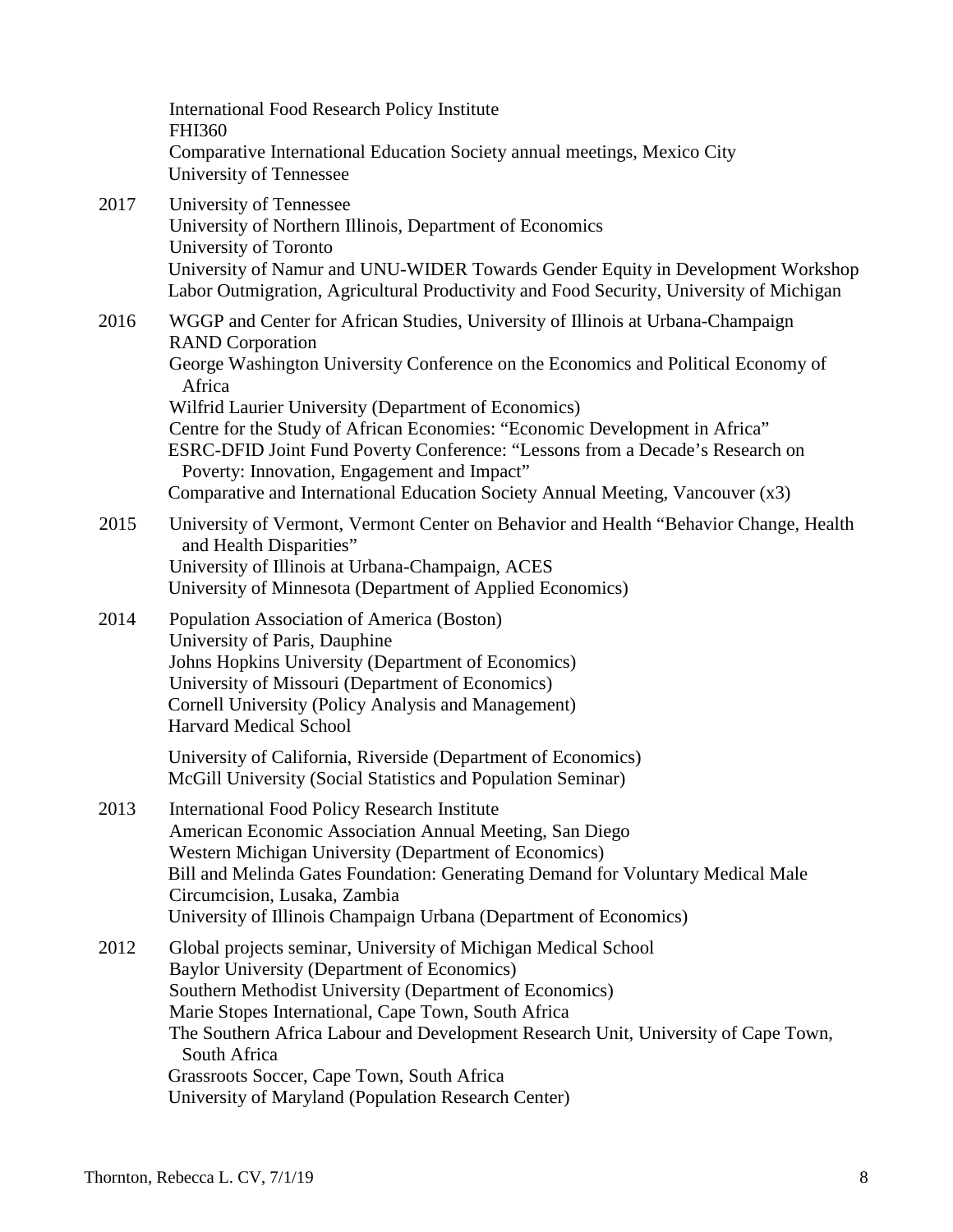2011 University of California, Berkeley (Department of Economics) DePaul University (Department of Economics) Princeton University (Office of Population Research) Yale University (Department of Economics) University of Georgia (Department of Economics) Georgia State University (Department of Economics) Union for African Population Studies Sixth African Population Conference, Burkina Faso Center of Evaluation for Global Action, University of California Berkeley Evidence to Action: The Returns to Investment in Girls Abdul Latif Jameel Poverty Action Lab Africa launch, Cape Town, South Africa 2010 Amsterdam Institute for International Development 5th Annual Workshop on the Economic Consequences of HIV/AIDS University of Illinois, Chicago (Department of Economics) London University College/London School of Economics (Department of Economics) Institute for International Economic Studies, Stockholm, Sweden Bocconi University (Department of Economics) Ohio State University (Institute for Population Research) Harvard University Women and Public Policy Program Amsterdam Institute for International Development 5th Annual Workshop on the Economic Consequences of HIV/AIDS Toulouse School of Economics, Toulouse, France (Department of Economics) Paris School of Economics, Paris, France (Department of Economics) American Economic Association Annual Meeting, Atlanta The World Bank Impact Evaluation Meetings, Johannesburg, South Africa 2009 Population Association of America Annual Meeting, Detroit African Population and Health Research Center, Nairobi, Kenya University of Michigan: Institute for Research on Women and Gender International Initiative for Impact Evaluation (3ie) Conference, Cairo, Egypt Michigan State University (Department of Economics) International Initiative for Impact evaluation (3ie) Conference, Cairo, Egypt Global Development Network Meetings, York, United Kingdom The World Bank, Washington, D.C. International Initiative for Impact evaluation (3ie) Conference, Cairo, Egypt 2008 Harvard University (Department of Economics) Institute for Social and Environmental Research, Nepal Duke University (Department of Economics) National AIDS Dissemination Conference, Lilongwe, Malawi Population Association of Iran, University of Tehran, Iran Population Association of America Annual Meeting, New Orleans Global Development Network Meetings, Brisbane, Australia Syracuse University (Maxwell School of Citizenship and Public Affairs) 2007 Women and HIV/AIDS Symposium, Champaign, Illinois National AIDS Dissemination Conference, Lilongwe, Malawi United States Agency for International Development, Washington, D.C. Global Development Network Meetings, Cairo, Egypt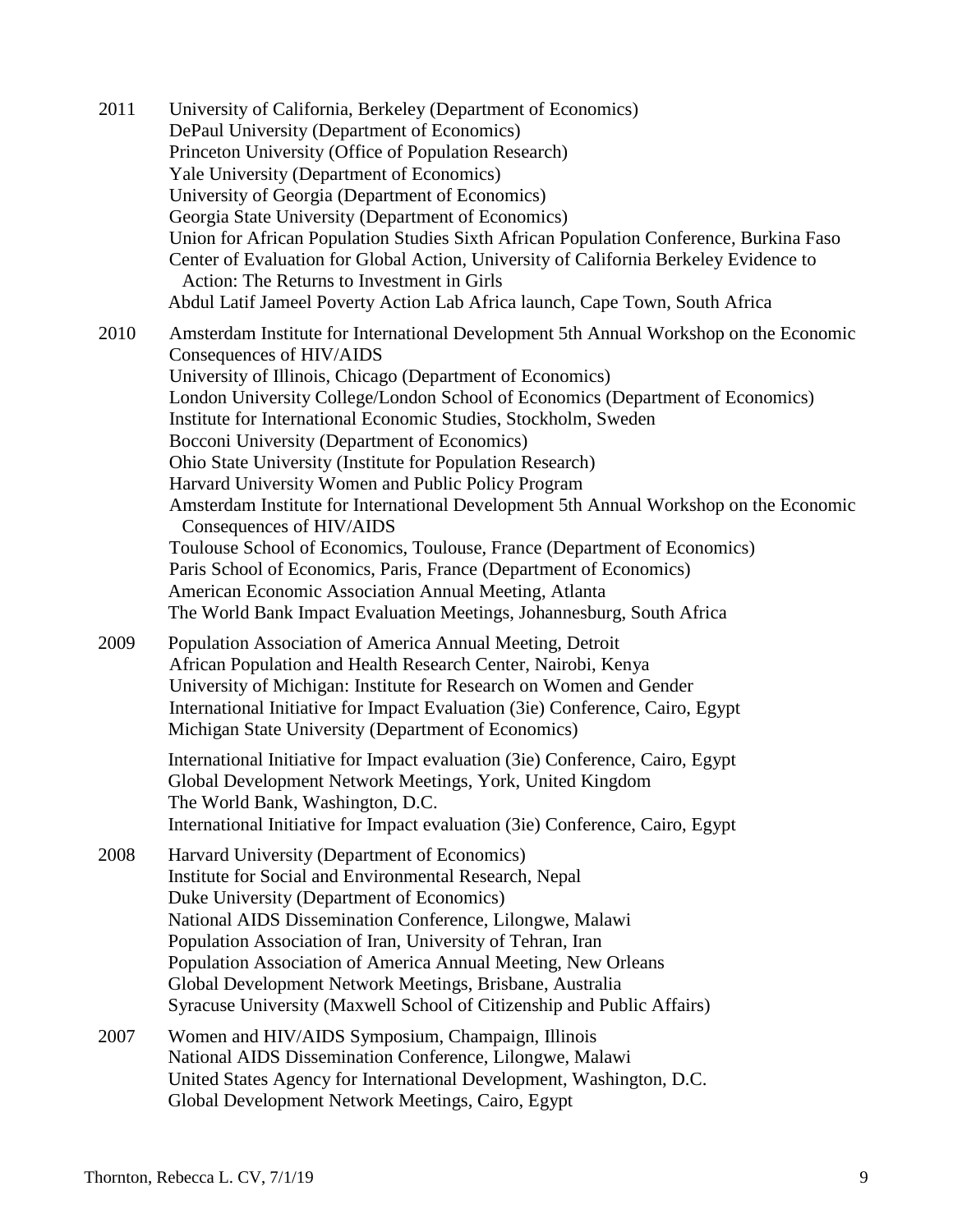Population Impacts on Economic Development, Hewlett Foundation and Population Reference Bureau Research Conference, Cape Town, South Africa Union for African Population Studies Fifth African Population Conference, Tanzania The Southern Africa Labour and Development Research Unit, University of Cape Town, South Africa Subjective Probabilities and Expectations: Methodological Issues and Empirical Applications to Economic Decision-making, Jackson Hole, Wyoming National AIDS Dissemination Conference, Lilongwe, Malawi 2006 American Public Health Association Annual Meeting, Boston Abt Associates, Washington, D.C. World Bank Human Development Forum, Washington D.C. Experimental Economics Association Annual Meeting, Arizona Johns Hopkins (Department of Economics) The Southern Africa Labour and Development Research Unit, University of Cape Town Center for Global Development, Washington D.C. University of North Carolina (Gillings School of Public Health) Johns Hopkins (Bloomberg School of Public Health) University of Michigan (Department of Economics) University of Virginia (Department of Economics) University of Toronto (Department of Economics) Pennsylvania State University (Population Research Institute) Washington University (Department of Economics) Massachusetts Institute of Technology/Harvard University Development Seminar Population Association of America Annual Meeting, Los Angeles American Economic Association Annual Meeting, Boston 2005 University of Pennsylvania (Population Studies Center)

Johns Hopkins Population Center North East Universities Development Consortium, Brown University Harvard University, Eric M. Mindich Conference on Experimental Social Science: Action Research in Psychology and Economics

### **Other Presentations**

2019 American Economic Association Annual Meeting, Discussant for Gender and Identity in Developing Economies, Discussant for Cultural Practices and Women's Lives

ESRC-DFID Research Programme Grant Holder Panelist

- 2018 Johns Hopkins University, Discussant for the Annual Health Econometrics Workshop American Economic Association Annual Meeting, Philadelphia, Discussant for Session on Health and Development ESRC-DFID Research Programme Grant Holder Panelist
- 2017 American Economic Association Annual Meeting, Chicago, Discussant for Session on Economic Demography
- 2016 American Economic Association Annual Meeting, San Francisco, Discussant for Session on Experimental Impacts of Vocational Education in Low and Middle Income Countries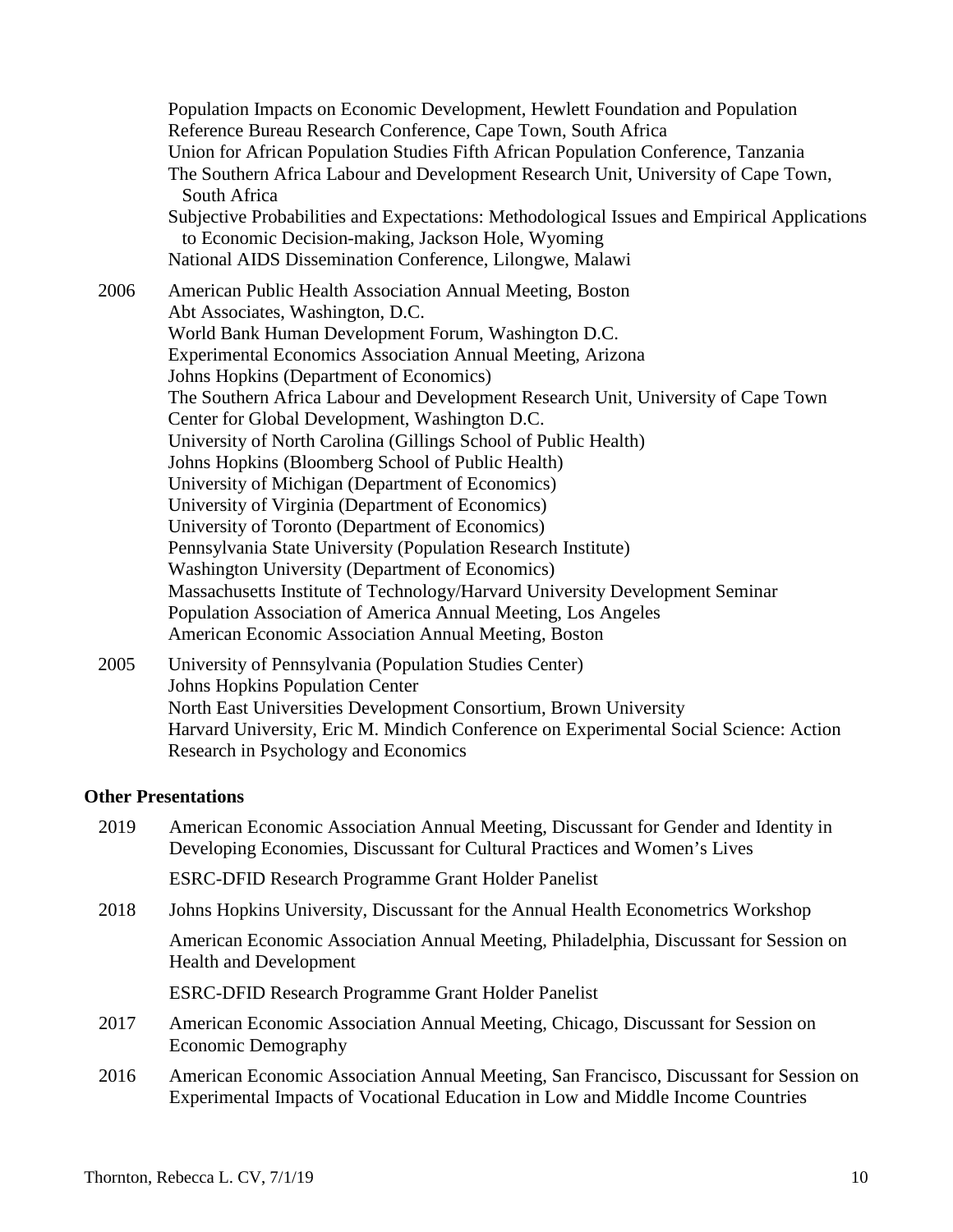- 2015 American Economic Association Annual Meeting, Boston, Discussant for Session on Economics Altruism and Religiosity
- 2014 Improving Take-up and Delivery of Maternal and Child Health Services in Developing Countries, Abdul Latif Jameel Poverty Action Lab, Cambridge MA: Resolving uncertainty through testing: Work in progress
- 2013 Population Association of America Annual Meeting, New Orleans, Chair and Discussant for Session on Human Capital in Developing Countries
- 2012 Abdul Latif Jameel Poverty Action Lab, Evidence-Based Education: Policy-Making and Reform, Accra, Ghana, Panelist for Session on Secondary Education and Girls: Directions for Future Research
- 2011 Union for African Population Studies Sixth African Population Conference, Burkina Faso, Chair for Session on Behavioral responses to HIV/AIDS

University of Michigan: Population Studies Center 50<sup>th</sup> Anniversary Session on International Efforts: A Long Tradition Randomized Experimental Design

Population Association of America Annual Meeting, Washington D.C, Discussant in Session on The Effect of Transfer Payments on Household Decisions

Navara Foundation Global Development Conference, Moderator for Panel on Measuring Up the Millennium Development Goals

- 2010 National Bureau of Economic Research Meeting on Africa Successes, Accra, Ghana: Discussant for Session on Schooling and Health
- 2009 Population Association of America Annual Meeting, Detroit, Discussant for Session on Interface between HIV and Family Planning Programs and Services in Africa

University of Michigan: Institutional Review Board, Research on Male Circumcision

Center for Global Development, Washington DC, Randomized Evaluations of HIV Prevention Programs

American Economic Association Annual Meeting, San Francisco, Discussant for Session on HIV/AIDS and Economic Development

2008 The World Bank, Washington, D.C. Randomized Evaluations of HIV Prevention Programs

Global Development Network, Brisbane, Australia, Discussant for Session on 2005 Global Development Network Award Winners: Outstanding Research on Development

Population Association of America Annual Meeting, New Orleans, Discussant for Session on Economic Growth, Gender, and Intergenerational Relations

Union for African Population Studies, Fifth African Population Conference, Tanzania, Discussant for Session on HIV and AIDS and Families

Union for African Population Studies, Fifth African Population Conference, Tanzania, Discussant for Session on Measuring Behaviour Change Related to HIV Infection

## **Teaching**

### University of Illinois at Urbana-Champaign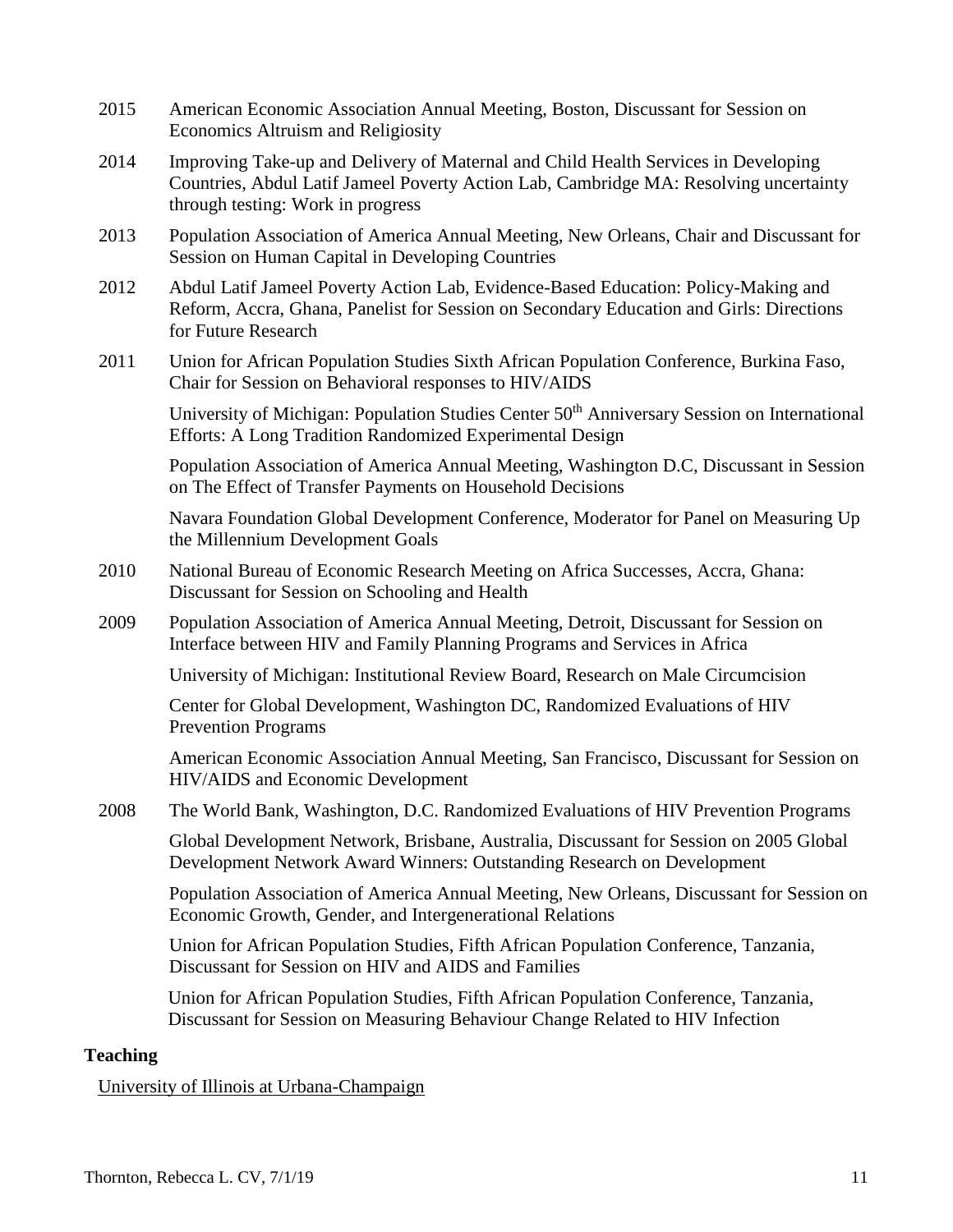Economics 490, 451 Undergraduate Evaluating What Works in Economic Development: Fall 2015, Spring 2017, Fall 2018, Fall 2019 Economics 590 Graduate Development Economics: Fall 2015 Economics 590 Masters Development Economics: Fall 2017

### University of Michigan

- Economics 462 Undergraduate Topics in Development Economics II: Fall 2008, 2009, 2010, 2012; Winter 2013, 2014
- Economics 665 Graduate: Economic Development and Transition I: Fall 2008, 2009, 2010, 2012; Winter 2014

Guest Lecturer for:

Center for Sexual Health Certificate Program: 2009, 2010 Program Evaluation, Ford School of Public Policy: 2006, 2007, 2008 Evaluation of Social Programs Seminar: 2006 Biology of Sex: 2012, 2013 Interdisciplinary Approaches to African Studies: 2013

#### Abdul Latif Jameel Poverty Action Lab

Executive Education Course

- 2012 Cape Town, South Africa Accra, Ghana
- 2011 Cape Town, South Africa
- 2010 Cape Town, South Africa
- 2009 Cairo, Egypt
- Evaluating Social Programs
	- 2006 Cambridge, Massachusetts
	- 2004 Cambridge, Massachusetts

Harvard (Teaching Fellow)

Health, Education, and Development: Spring, 2006 Political Economy of Development: Fall, 2003

#### **Formal Advising**

Ph.D. Thesis Supervision (In Process)

| 2020 | (Expected)                                  |
|------|---------------------------------------------|
|      | Brian Feld (Chair)                          |
|      | Natalia Cantet (Chair)                      |
|      | Isabel Musse (Chair)                        |
|      | Akito Kamei (Chair)                         |
|      | Sofia Fernandez Guerrico (Committee member) |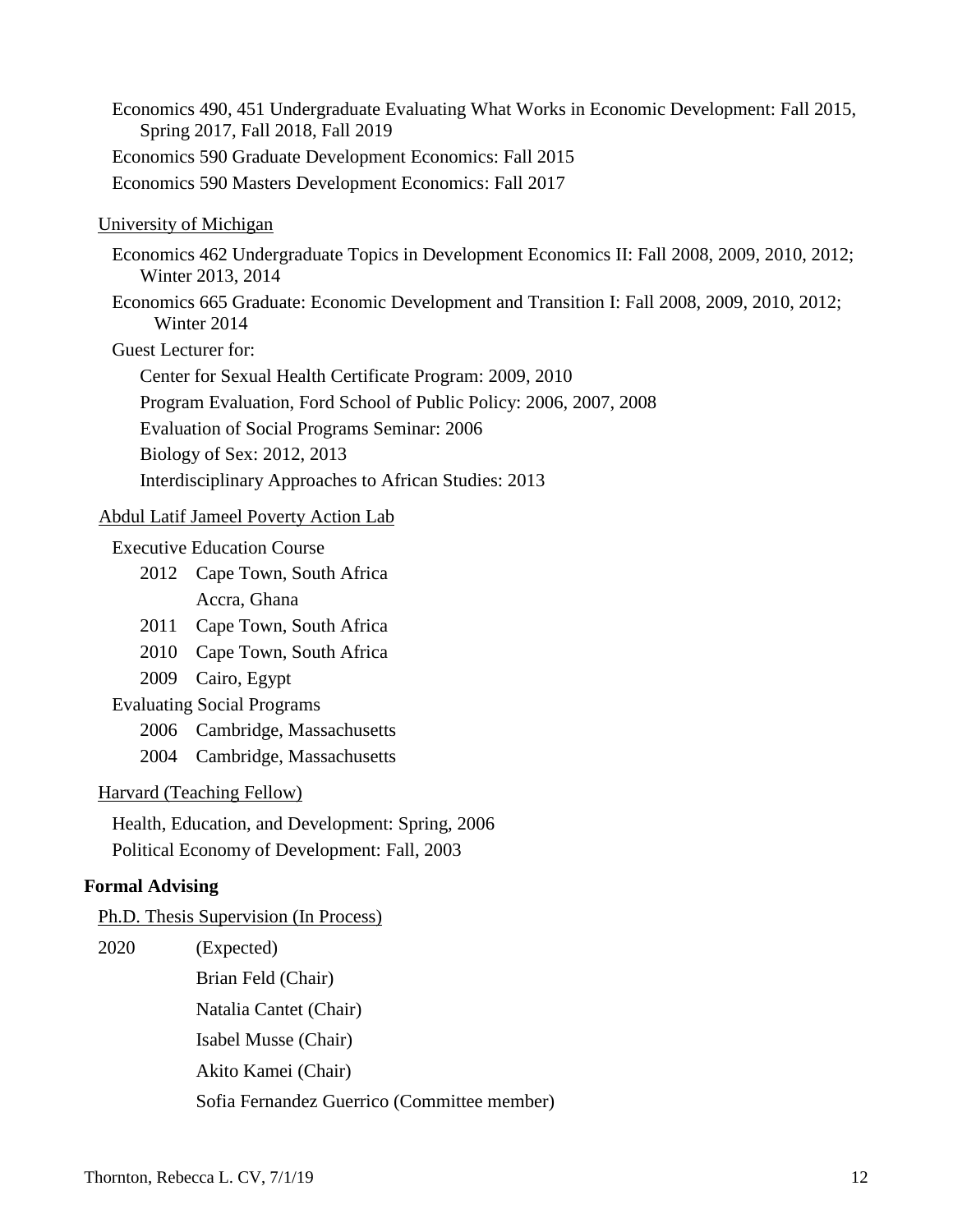## Juan Morales Munoz (Committee member)

### Ph.D. Thesis Supervision (Completed)

| 2019 | Lokendra Phadera (Committee member, placed at The World Bank)                                                                                                 |
|------|---------------------------------------------------------------------------------------------------------------------------------------------------------------|
|      | Chitra Jogani (Chair, placed at Hamilton College)                                                                                                             |
|      | Eunhye Kwak (Committee member, placed at Korea Labor Institute)                                                                                               |
|      | Ninja Ritter (External Reviewer)                                                                                                                              |
| 2017 | Jianfeng Xu (Co-chair, placed at Shanghai Technical University)                                                                                               |
|      | Rodrigo Schneider (Chair, placed at Skidmore College)                                                                                                         |
| 2016 | Alan Griffith (Co-chair, placed at University of Washington, Department of Economics)                                                                         |
|      | Jason Huh (Committed member, placed at Rensselaer Polytechnic Institute, Department<br>of Economics)                                                          |
| 2014 | Jason Kerwin (Co-chair, placed at University of Minnesota, Department of Applied<br>Economics)                                                                |
|      | Anne Fitzpatrick (Co-chair, placed at University of Massachusetts, Boston, Department<br>of Economics)                                                        |
|      | Ryoko Sato (Co-chair, placed at National University of Singapore post-doc)                                                                                    |
| 2013 | Rachael Pierotti (Committee member, placed at The World Bank)                                                                                                 |
| 2013 | Kate Ambler (Committee member, placed at International Food Policy Research<br>Institute)                                                                     |
| 2013 | Emily Beam (Committee member, placed at National University of Singapore)                                                                                     |
| 2013 | Susan Godlonton (Co-chair, placed at International Food Policy Research Institute and<br>Williams College, Department of Economics)                           |
| 2011 | Annika Mueller (Committee member, placed at Harvard Business School post-doc; The<br>Wang Yanan Institute for Studies in Economics, Xiamen University, China) |
|      |                                                                                                                                                               |

## Formal Undergraduate Advising

- 2013 Michael Schmid (Senior Honors Thesis)
- 2013 Emily Chiu (Senior Honors Thesis)

## Formal External advising

2009 Anthony Foso (Ghana)

# **Professional Affiliations and Memberships**

| <b>Affiliated Professor</b> | Abdul Latif Jameel Poverty Action Lab                    |
|-----------------------------|----------------------------------------------------------|
| <b>Associate Fellow</b>     | African Institute for Development Policy                 |
| Affiliate                   | Bureau for Research and Economic Analysis of Development |
| Member                      | American Economic Association                            |
| Member                      | Academic Network for Sex Education and Research          |
| Member                      | Population Association of America                        |
| Member                      | <b>Union for African Population Studies</b>              |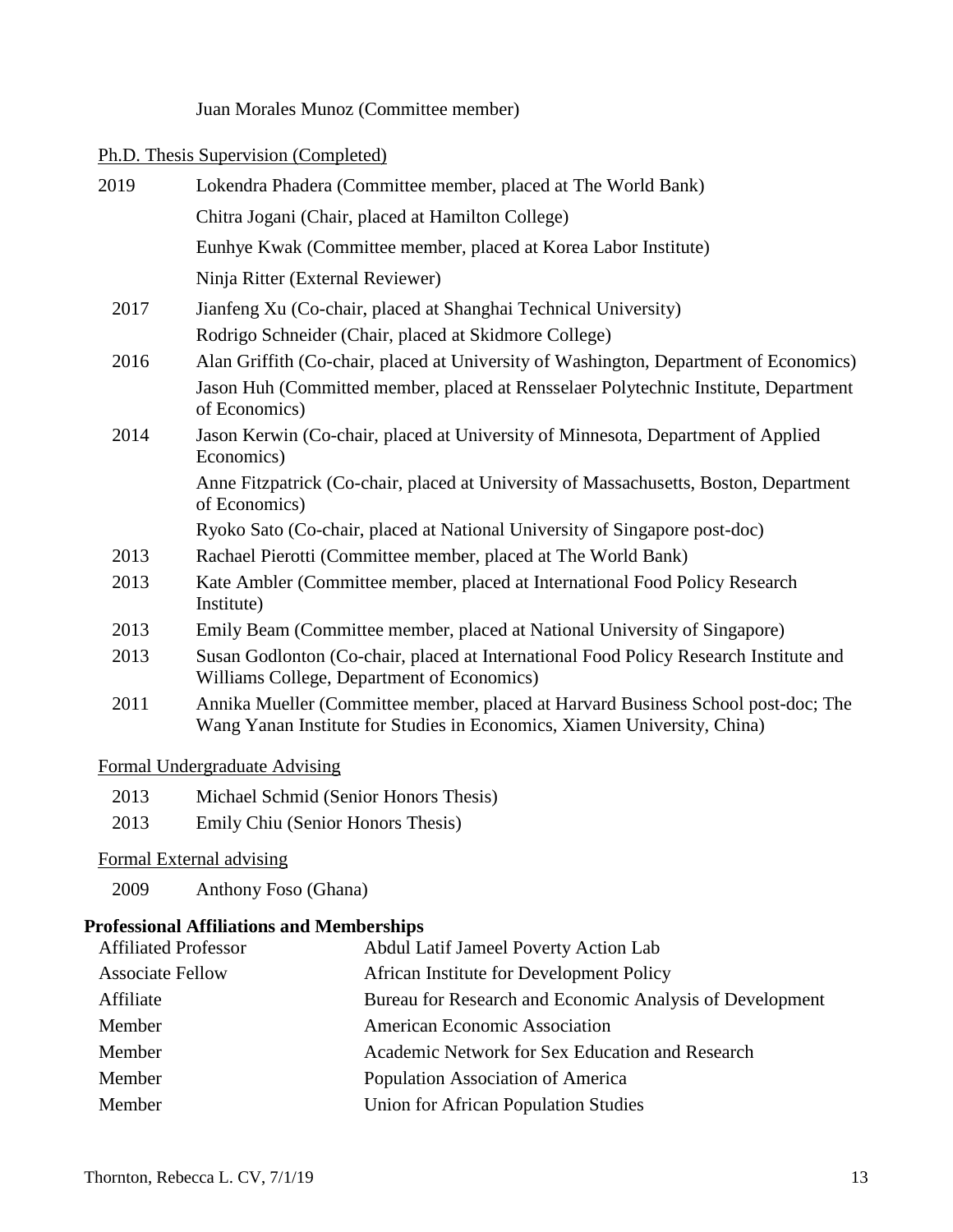### **Professional Service**

#### Referee Activity

*African Journal of Reproductive Health American Economic Journal: Applied American Economic Review Asian Women B.E. Journal of Economic Analysis Policy BMC Public Health Comparative Education Review Demography Economic Development and Cultural Change Economic Journal Economics Letters Economics of Education Review Economica Health Economics Journal of Acquired Immune Deficiency Syndromes Journal of African Economies Journal of the European Economic Association Journal of Development Economics Journal of Development Effectiveness Journal of Development Engineering Journal of Development Studies*

*Journal of Economic Behavior and Organization Journal of Economic Literature Journal of Empirical Legal Studies Journal of Gynecology & Obstetrics Journal of Human Resources Journal of Health Economics Journal of Labour Economics Journal of Political Economy Journal of Public Economics Journal of Social Aspects of HIVAIDS PLOS Medicine Population Reference Bureau Preventive Medicine Proceedings of the National Academy of Sciences Quarterly Journal of Economics Review of Economics and Statistics Review of Economic Studies Social Science and Medicine Society for Labor Economists South African Journal of Economics Waterlines; World Bank Economic Review*

Department and other academic service (University of Illinois)

| 2015-2017       | <b>Applied Micro Search Committee</b>                                |
|-----------------|----------------------------------------------------------------------|
| 2015-2019       | <b>WGGP Executive Committee</b>                                      |
| 2015-2019       | WGGP Graduate Student Award Selection Committee                      |
| $2019$ -present | IRB, committee member                                                |
| 2019-present    | Academic Integrity Appeal Committee, Department of Economics, member |
|                 |                                                                      |

Department and other academic service (University of Michigan)

| 2013, 2014 | <b>Computing Resources Committee</b>                                                                                                                                                        |
|------------|---------------------------------------------------------------------------------------------------------------------------------------------------------------------------------------------|
| 2012, 2013 | MITRE visiting faculty selection committee                                                                                                                                                  |
| 2010, 2012 | Graduate student and junior faculty female mentoring organizer                                                                                                                              |
| 2010       | Executive committee                                                                                                                                                                         |
| 2008, 2010 | 1st and 3rd year graduate student advising presentations                                                                                                                                    |
| 2009       | Undergraduate education committee                                                                                                                                                           |
| 2008       | Graduation commencement committee                                                                                                                                                           |
| 2011       | Including Gender into Social Science Research, Panelist Series on Gender, Sexual<br>and Reproductive Health: A Global Perspective Menstruation and Education in<br>Nepal (with Emily Oster) |
| 2010       | Center for Global Health on Doing Research Abroad, Panelist                                                                                                                                 |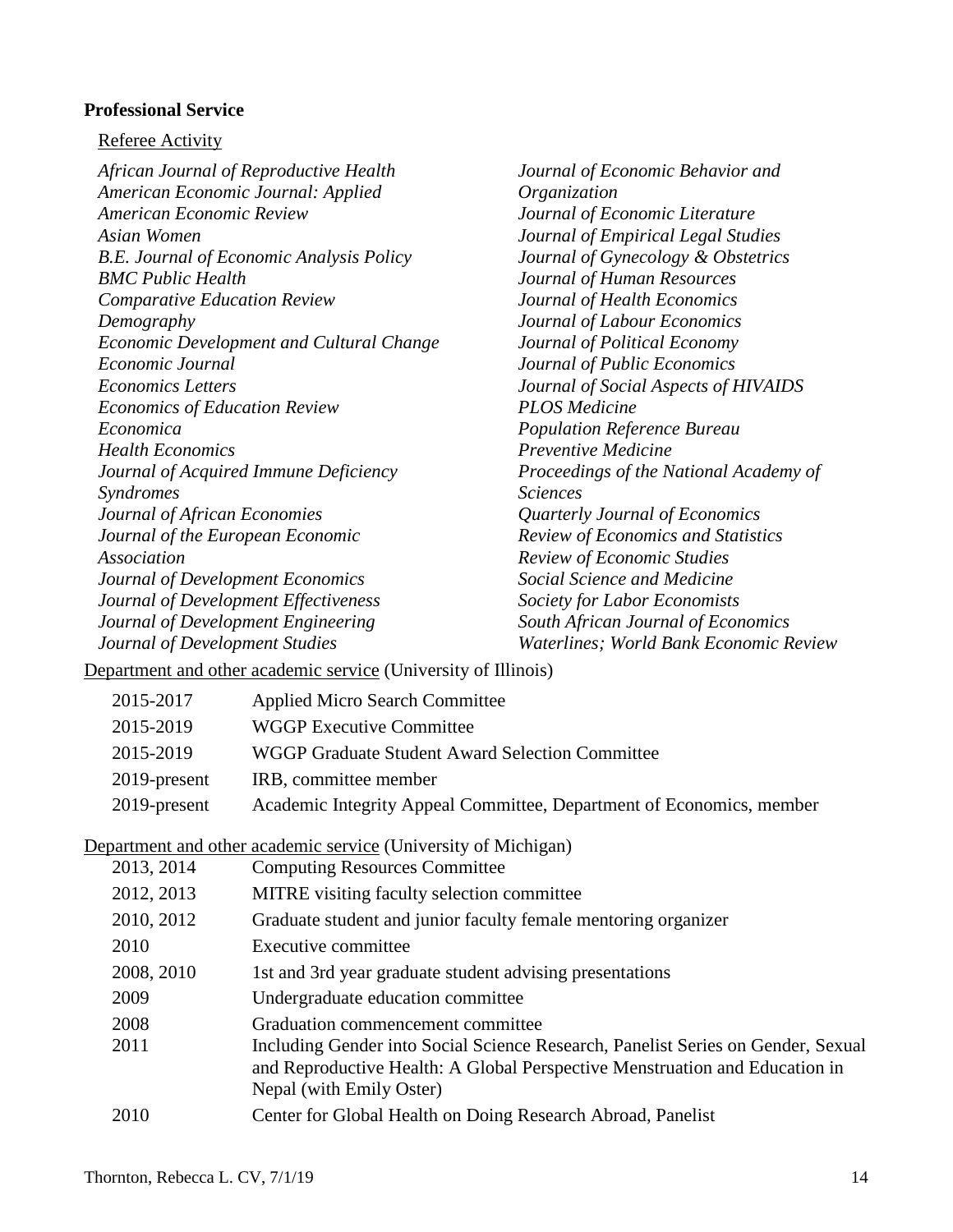Center for Global Health on Global Research Ethics, Panelist 2010 Gender, Sexual and Reproductive Health: A Global Perspective, Panelist Knight Wallace, Guest Speaker

2006, 2007, 2008, 2010 Undergraduate Research Opportunity Program Seminars:

Other professional service (External)

| 2018, 2019 | Midwest International Economic Development Conference Selection Committee |
|------------|---------------------------------------------------------------------------|
| 2016, 2017 | Population Health Science Workshop Selection Committee, Boston University |
|            | 2014, 2015, 2016 WGAPE Selection Committee                                |
| 2012-      | Union for African Population Studies, North American Representative       |
| 2012, 2013 | Institute for the Study of Labor Growth and Labor Markets in Low Income   |
|            | <b>Countries, Grant Reviewer</b>                                          |
| 2011       | Union for African Population Studies, International Scientific Committee  |
|            | Population Association of America, Program Committee Member               |
| 2008, 2009 | <b>Hewlett Population Fellows Program, Reviewer</b>                       |
| $2011 -$   | International Initiative for Impact Evaluation (3ie), Consultant          |
| 2010-      | Center for Global Development, Advisory Board Member                      |
| 2010-      | <b>EA Consultants, Advisory Board Member</b>                              |
| 2010-      | Center for Sustainable Development, Board Member                          |
| 2008-      | Ruben J. Williams Foundation, Advisory Board Member                       |
| 2006-      | <b>EA Consultants, Consultant</b>                                         |
| 2006-      | Abt Associates, Consultant                                                |
|            |                                                                           |

## **Training**

| <b>CSWEP Mentoring Workshop, Participant</b>                                      |
|-----------------------------------------------------------------------------------|
| Center for Sexual Health Certificate Program, University of Michigan, Participant |
| Summer Biomarker Institute, Northwestern University, Participant                  |
| Summer Program in Survey Methodology, University of Michigan, Participant         |
|                                                                                   |

## **Popular Press**

- The Winners and Losers from Partial Health Insurance, with Anne Fitzpatrick. VoxDev Health and Education. April, 1, 2018. [https://voxdev.org/topic/health-education/winners-and-losers-partial](https://voxdev.org/topic/health-education/winners-and-losers-partial-health-insurance)[health-insurance](https://voxdev.org/topic/health-education/winners-and-losers-partial-health-insurance)
- The World Bank, Human Development Network, Debate on The ethics of material incentives for HIV prevention February 14, 2011.
- EA Consultants Micro-insurance Utilization in Nicaragua. 2010. Video at: [http://www.youtube.com/watch?v=\\_6LyKqo7BRg](http://www.youtube.com/watch?v=_6LyKqo7BRg)
- USAID award for evaluation of excellence Micro-insurance Utilization in Nicaragua. 2011. Video at: [http://www.youtube.com/watch?v=Lvau\\_mp\\_-rE](http://www.youtube.com/watch?v=Lvau_mp_-rE)
- J-PAL Briefcase. Menstruation as a barrier to education? June, 2011.
- J-PAL Briefcase. Know your status? August, 2011.